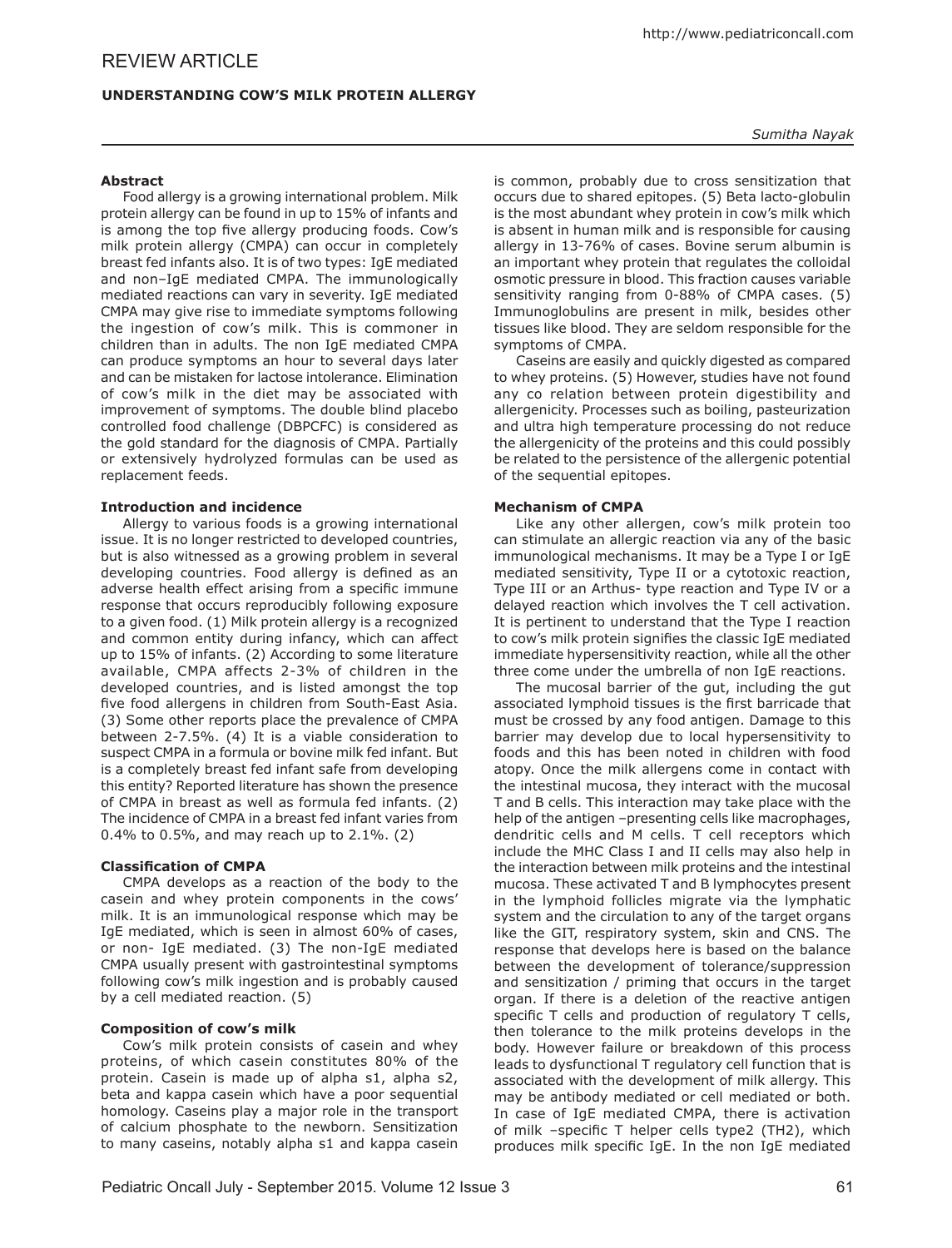CMPA, there could be a TH1 mediated inflammation associated with the decreased T regulatory cell activity, the formation of immune complexes with resultant complement activation, or due to T cell/mast cell/ neuron interactions, which could induce changes in smooth muscle action and intestinal motility. (5)

#### **Symptom correlation**

The IgE mediated CMPA gives rise to immediate symptoms that develop as soon as cow's milk is consumed. The time lag may range from a few minutes to an hour and occurs in a sensitized patient which occurs when the IgE antibodies against milk proteins attach themselves to the mast cells and basophils. Subsequent exposure to milk proteins causes the binding between the cell associated IgE and the allergic epitopes of milk proteins which triggers the release of inflammatory mediators which can cause a rapid anaphylactic response. This type of response can occur during the first exposure of neonates to cow's milk protein. IgE mediated CMPA is commoner in children than adults and resolves in 85% of cases. (5) The non IgE mediated CMPA does not have circulating milk protein-specific IgE. The symptoms develop anywhere between 1 hour to several days later, and hence is referred to as "delayed hypersensitivity". Usually cutaneous or gastrointestinal symptoms are associated like nausea, bloating, diarrhea, intestinal discomfort etc, which may mimic those of lactose intolerance. Anaphylaxis is rare. (5)

#### **Contributory factors**

Several factors influence the development of CMPA. While the industrialized nations are observing an increase in the occurrence of allergic disorders, this has been linked to the "hygiene hypothesis" which attributes the lack of early exposure to microbial infections to an increase in the occurrence of allergies. (6) The genetic factors involved in occurrence of CMPA is suggested by the strong family history of food allergy or atopy, wherein a possible four- fold higher incidence of CMPA may be associated with biparental atopy. (7) An early exposure to cow's milk protein in the diet is associated with the higher risk of developing CMPA. (8) Literature has shown that even breast fed infants may have manifestations of CMPA, which is related to the presence of low levels of cow's milk specific IgA in the breast milk that is responsible for sensitization in the infant. (9) Other factors that may influence the occurrence of CMPA and food allergy include the maternal diet during breast feeding, the age of introduction of solid foods and allergenic foods, exposure to pollutants, caesarian section and the maternal age. (8)

#### **Symptoms**

An accurate history is an essential frontrunner to pinpointing the symptoms which indicate the likelihood of allergy. (8) This alone could indicate the diagnosis in nearly 30-40% of cases, as has been shown by double –blind placebo controlled trials reported by Sampson.

(10) A thorough history would elicit details relating to the amount and form of milk protein ingested and the interval from this till the symptoms developed, as well as the time period until resolution of symptoms. (5)

The symptoms depend on the organ affected- either the skin, GIT or respiratory tract. The symptoms are usually mild, but may occasionally be very severe, resulting in anaphylaxis. There is no pathognomonic symptom of CMPA, but the appearance of symptoms within the first few weeks after introduction of cow's milk could point towards the likely diagnosis. (4) Usually there is involvement of at least two out of the three organ systems, wherein the GIT is involved in 50- 60% of cases, the skin in 50-60% and the respiratory tract in 20-30% of cases. (11)

Based on the organs involved, the symptoms of presentation vary (4,5):

*GIT symptoms:* any of these symptoms could point towards the likelihood of CPMA.

- frequent vomiting, posseting or regurgitation of feeds
- diarrhea, constipation with perianal redness or rash
- persistent and inconsolable cry or colic for  $\geq$  3hrs/ day at least 3 days /week and over a period of  $> 3$ weeks
- blood in the stool
- persistent iron deficiency anemia

# *Dermatological symptoms:*

- Unexplained urticaria
- Swelling of lips, eyelids etc
- Atopic dermatitis
- *Respiratory tract symptoms:* develop in almost 60% of cases of CMPA. Symptoms include
- chronic cough, nasal pruritus, sneezing
- recurrent or chronic rhinorrhea, otitis media
- wheezing, tightness in the chest, dyspnea

# **Anaphylaxis**

This is the most severe and life threatening form of CMPA. The incidence ranges from 10.9% to 28% of anaphylactic episodes in children. The symptoms can be related to any of the systems like the skin, GIT or respiratory tract. Respiratory anaphylaxis has been observed in almost 79% of the cases, and is associated with high mortality. (5) Symptoms may range from acute laryngeal edema, dyspnea, severe bronchospasm, or stridor. (4,5) Skin rash, severe urticaria including perioral, periorbital and palmoplantar pruritus can suddenly develop. Nausea and persistent vomiting, severe abdominal pain and diarrhea could indicate severe anaphylaxis. These symptoms usually develop a few minutes after ingestion of cow's milk, and maximally up to 2 hours later. (5) Apart from these systems, there may be cardiovascular involvement which could manifest as hypotension, syncope or incontinence and vascular collapse, which is life threatening. Some confusion, tremors or seizures may also occasionally develop.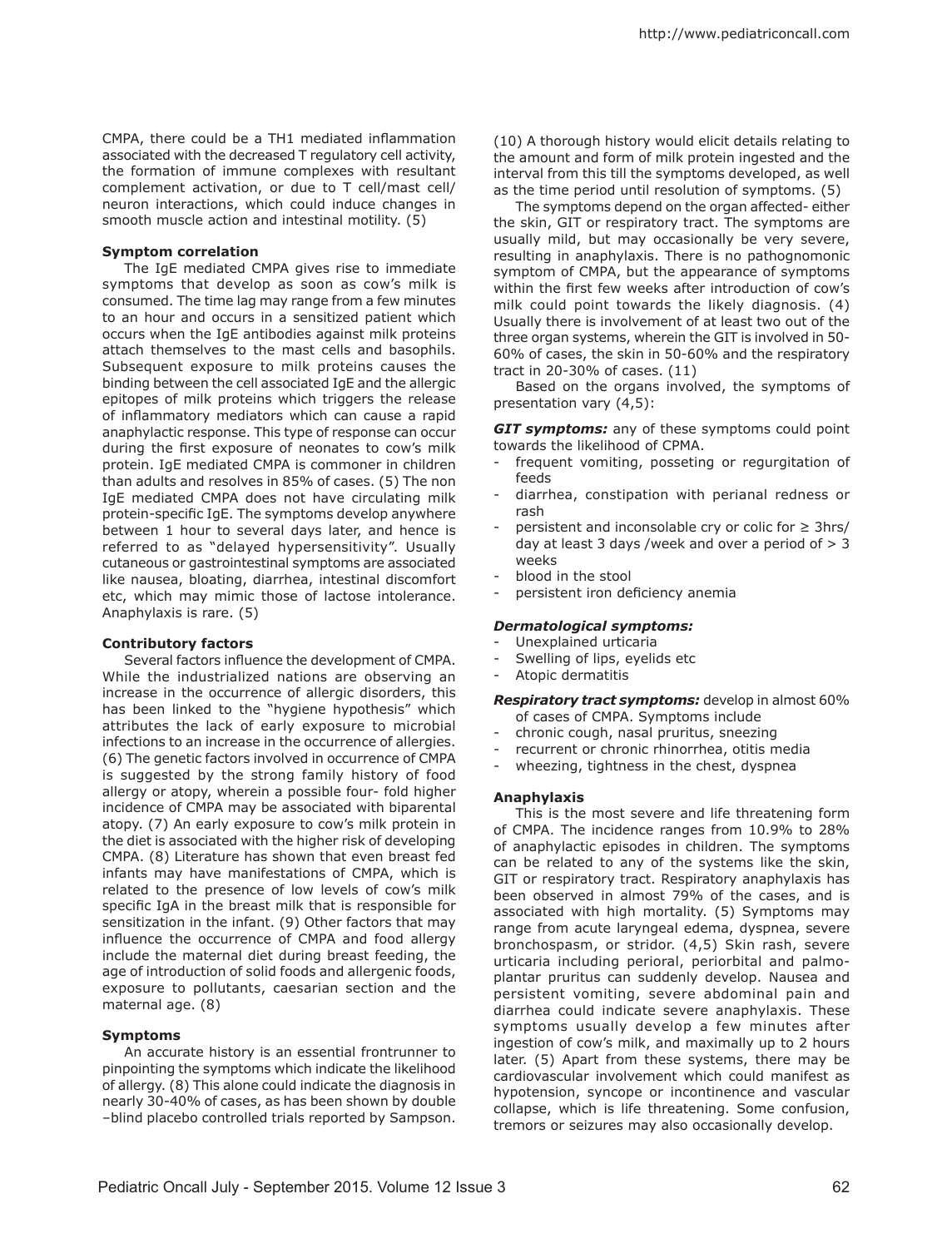## **Late manifestations of CMPA**

These symptoms develop any time after one hour of milk ingestion, maybe upto several days later. (5) These symptoms are not IgE mediated and may be nonspecific, hence the diagnosis can be easily missed.

*Cutaneous symptoms:* usually moderate to severe atopic dermatitis which is found in almost 1/3 of the children. This can occur in extremely low birth weight babies also. Some reports have shown only umbilical and periumblical erythema, called as the "red umbilicus" to signify a localized form of atopic dermatitis due to CMPA. (12)

*GIT symptoms:* can be more extensive and varied. The spectrum could range from non specific symptoms like vomiting and long standing diarrhea to malabsorption and failure to thrive. (4,5) Gastroesophageal reflux disease related to CMPA is noted in 40-56% of cases and may be associated with delayed gastric emptying and gastric dysrhythmia which in turn may induce vomiting. (4,13)

CMPA can masquerade as symptoms of pyloric stenosis with an obstructive lesion. (5) It may also present with symptoms suggestive of crico-pharyngeal spasm and allergic esophagitis with post prandial vomiting, diarrhea and blood loss. It may also give rise to the food protein-induced enterocolitis syndrome (FPIES) which is generally noted when cow's milk is first introduced into the diet. The patient has repeated projectile vomiting, hypotonia and pallor which may or may not be associated with late diarrhea. Cow's milk protein induced enteropathy that is associated with failure to thrive and variable diarrhea, anemia and hypoproteinemia can lead to metabolic acidosis in young children. (5) CMPA must be considered in the differential when examining children who present with these varied GI symptoms. Mild to moderate anemia due to the vomiting and protein losing enteropathy usually has increased alpha -1-antitrypsin in the stools. Constipation is another manifestation of CMPA. (4,5,8) Cow's milk protein induced proctocolitis syndrome is observed especially in breast fed children, and is a benign disorder. (5) Low grade rectal bleeding is observed with flecks of blood noticed in the stools. This responds to elimination of cow's milk from the mother's diet. Heiner's syndrome is a rare condition that is caused by pulmonary hemosiderosis which develops secondary to CMPA. Recurrent pulmonary infiltrates are noted, which is associated with chronic cough, wheezing, tachypnea, recurrent fever and failure to thrive. (5)

# **Diagnosis**

A strong suspicion along with a good clinical history would point towards the likelihood of CMPA as the diagnosis. The age of onset generally coincides with the addition of cow's milk in the diet. However, this may not also occur, as CMPA has been found to occur in completely breast fed babies. In suspected cases, an elimination diet followed by provocation and reelimination is considered the standard procedure to diagnose CMPA, especially in young children. (5) The elimination of the offending antigen, in this case the

cow's milk protein, for a few weeks is usually followed by the remission of symptoms. (5,8) Once there is improvement of the symptoms, a challenge of cow's milk is given under supervision and clinical observation. (4,5) Recurrence of the symptoms would point to the CMP as the causative agent. However, this method of diagnosis is unreliable and may result in false positive tests. (4,5,8) Double blind, placebo-controlled food challenge (DBPCFC) has been considered to give almost 70% positive results and may be the gold standard for diagnosis. (2,5) However, the risk of substantial allergy during the food challenge could limit the efficacy of this test. The food challenge tests must be carried out under direct medical supervision with the child hospitalized, so that any untoward reactions can be immediately identified and attended to. The test must be performed at least 2-3 hours after the last meal. The open challenge can be performed as the first step towards diagnosis of CMPA. In the first year, the challenge should be performed using an infant formula based on cow's milk. Above 1 year of age, fresh pasteurized cow's milk can be used. The starting dose should be below a dose that can give rise to a reaction. Where delayed reactions are anticipated, it is good to have a small amount starting at 1 ml with stepwise increments every 30 minutes until 100 ml volume is reached. In case severe reactions are anticipated, it is good to start with 0.1 ml volumes and increase in a step wise manner. If no reactions occur, the patient should be given milk feeds of 200 ml /day for at least 2 weeks, and the parents must be contacted at home for documentation of any late reactions. (1,5) If the child is able to ingest the milk without any reaction, the challenge is considered as negative for immediate reaction.

In cases of IgE mediated CMPA, the ideal method of diagnosis would include skin prick test and measurement of serum IgE levels. (2,4,5,8) Serum IgE levels are not useful as screening tools, as they only detect the presence of antibody, but do not indicate that ingestion of that particular food will cause symptoms. In those with suspected CMPA, the skin testing will aid in detection of circulating specific IgE antibodies, and is invaluable in those with IgE mediated CMPA. (8) False negative results do not occur but false positive tests may be problematic. The skin prick test is useful only when the suspicion of IgE mediated CMPA is suspected, as it is 95% sensitive, but only 50% specific. (8) Studies have shown that the combination of strongly positive skin tests along with allergen specific IgE assays, produce a 95% positive predictive value in those with IgE mediated CMPA. (8) In cases of non IgE mediated CMPA, these skin prick test and IgE estimation does not have a role, but patch testing may be useful in these cases. (2)

The radio allergosorbent assay (RAST) is a semi quantitative test that helps to detect IgE mediated food allergy. (8) A quantitative assay of the food specific IgE, referred to as the CAP- system fluorescent enzyme immunoassay has been shown to be much more effective in diagnosing CMPA, resulting in the virtual elimination of food allergen challenge tests by nearly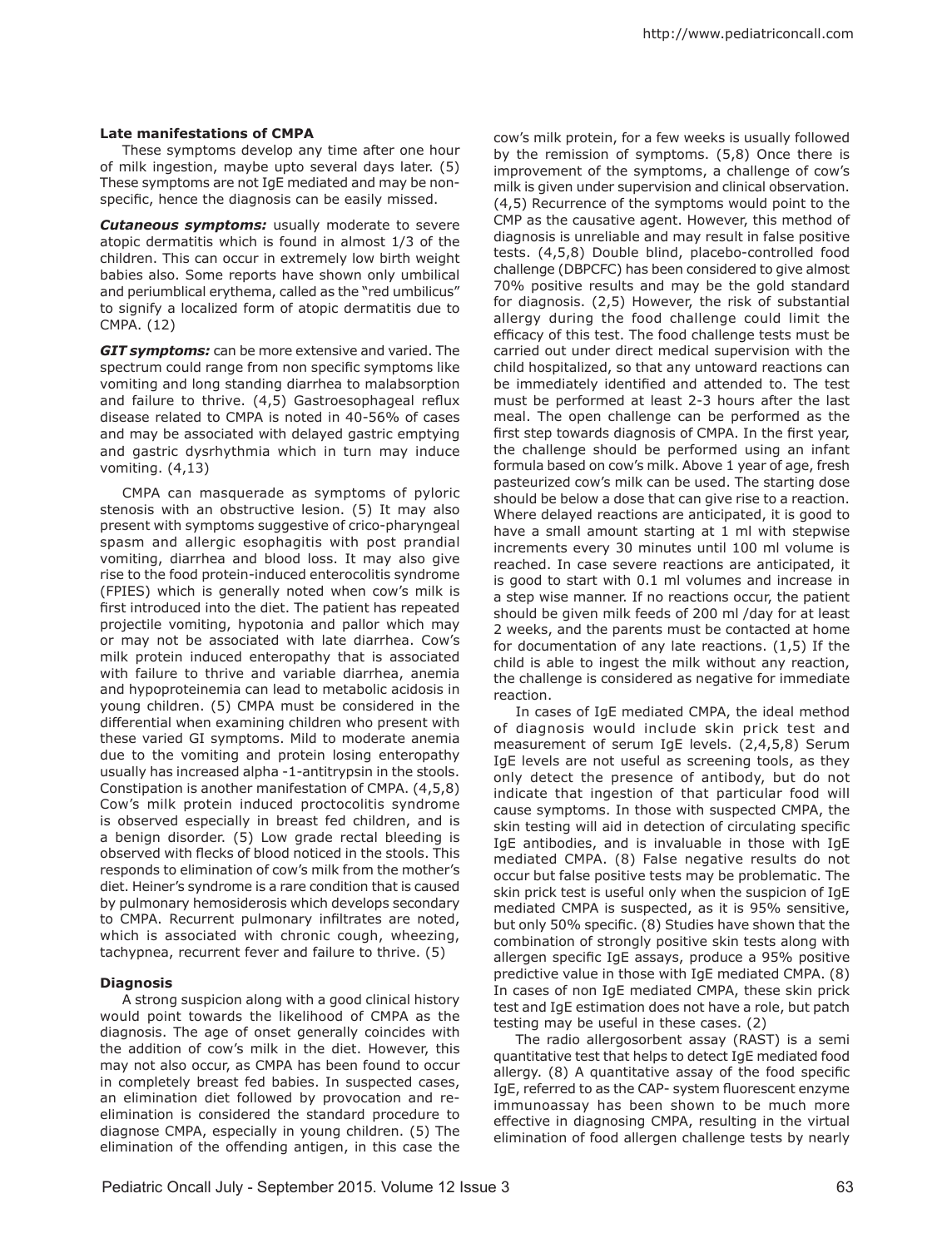50%. (10) A wider utilization of this method of testing will go a long way in decreasing the false positives and reducing the false negative tests.

Newer advances in molecular technology have resulted in the mapping of the IgE binding regions of milk proteins and other food allergens. This makes it possible to accurately locate the binding region of the patient's IgE. In those with antibodies that react to the sequential isotopes, there is an allergic reaction to minute amounts of milk protein and this tends to be persistent. In those who have antibodies to conformational epitopes, it is possible to accept small quantities of processed milk protein which is extensively heated or partially hydrolyzed, as the epitopes are. significantly modified or even destroyed due to the processing. (10,14)

In case of non IgE mediated CMPA, there are no confirmatory laboratory investigations. Supportive tests may be indicative of the diagnosis in clinically suspected cases. These supportive tests are:

- Decreased serum albumin could be suggestive of enteropathy, while increase in acute phase reactants, increased platelet count and elevated fecal leukocytes are non specific indicators of inflammation 2.
- Eosinophilic leukocytosis may be found in both IgE mediated as well as non –IgE CMPA.
- Colonic biopsies may show mucosal eosinophilic infiltration, which is usually focal in distribution. (8) These can be missed during the procedure and result in false negative results.
- Wireless capsule endoscopy is a newer advance which allows visualization of the entire small intestine. Areas of focal villous edema or atrophy are suggestive of CMPA.

According to the European Academy of Allergy and Immunology (EAACI GA2LEN), skin prick tests and serum IgE estimations are only indicated in cases of persistent moderate to severe food allergy. Diagnostic elimination diet for 4-6weeks, followed by an oral challenge after a period of stabilization is the preferred method of diagnosis recommended by the European Society of Pediatric Gastroenterology, Hepatology and Nutrition (ESPGHAN) and also recommended by the EAACI-GA2LEN. (5)

Mixed IgE and non IgE mediated reactions to cow's milk protein can also occur and this is suspected in cases which involve the GI tract and are not very closely associated with the ingestion of cow's milk. (15) This manifests with non-specific symptoms like reflux, abdominal pain, dysphagia and food impaction. Eosinophilic esophagitis is noted on intestinal study and biopsy, which is detected by the presence of over 15-20 eosinophils per high power field. Sometimes, it could also manifest as a contact urticaria.

#### **Management of CMPA**  *Elimination diet*

In suspected cases of CMPA, the avoidance and elimination of dairy products serves as a diagnostic test as well as a therapy. It is essential to completely eliminate all dairy products, so that there is no

accidental ingestion of cow's milk, no likelihood of inhalation of cow's milk vapors and no skin contact with it. The cross reacting animal milks like buffalo, goat or sheep milk must also be avoided. In cases of suspected CMPA in breast fed babies, the mothers must be advised to have a milk free diet with adequate calcium supplements. (1,2) For non-breast fed infants and toddlers, a hypoallergenic formula must be prescribed, while in those over the age of 2 years, no formula is generally required. It has been opined that in the absence of any definitive diagnostic test, the clearing of symptoms that are noted upon elimination of the milk protein is sufficient to make a diagnosis. (15) The duration of the elimination diet should be at least 2 weeks but can extend upto several weeks in case of delayed reactions. The ESPGHAN recommends an elimination diet of at least 6months or until the age of 9-12months and those with severe reactions upto 12-18 months, before undertaking an open challenge test. (1) Once there is improvement of the symptoms, further diagnostic steps may be undertaken, or the challenge test could be performed to look for recurrence of symptoms or development of tolerance to cow's milk.

# *Replacement feeds*

In non-breast milk fed infants, it is essential to provide a hypoallergenic formula (HF) that will provide all the nutritional requirements for growth. Extensively hydrolyzed milk (eHF) formulas are those that contain only peptides with a molecular weight < 3000 Da derived from casein or whey proteins. (1,2,5,8) These preparations have an efficacy of almost 90% in the treatment of CMPA. However, these products do have potentially allergenic substances, and hence may produce symptoms similar to an allergic reaction. A rice based eHF is available that is useful but not commercially available. (2) Hence, in cases of severe allergy, or resistance to e-HF formulas, it may be necessary to recommend amino acid based formulas (AAF). (5,8) Formulas containing amino acids as the only nitrogen source could be considered as the best option for the group which reacts to eHF formulas. This may be approximately 10% of all cases of CMPA, but the prevalence may be higher in those with severe enteropathy or multiple food intolerance. (1,5,8) AAF is well tolerated by at least 90% of infants of CMPA infants. (5) AAF is the first choice in cases of anaphylaxis, eosinophilic esophagitis as well as in cases of delayed GI reactions in infants older than 6 months. The ESPGHAN and Australian Consensus Panel recognize the AAF as non-allergenic and recommend it as the choice of formula for highly sensitive patients. (5) It may also be used in cases of Heiner's syndrome as recommended by the Australian Consensus panel.

A partially hydrolyzed formula (pHF) has been developed to provide better palatability and more cost effectiveness as compared to the eHF. (8) Although this formula was aimed at developing natural tolerance to milk proteins, without causing sensitization with better organoleptic properties, these preparations do retain some antigenicity and hence are not indicated for use in established cases of CMPA, but may be of use in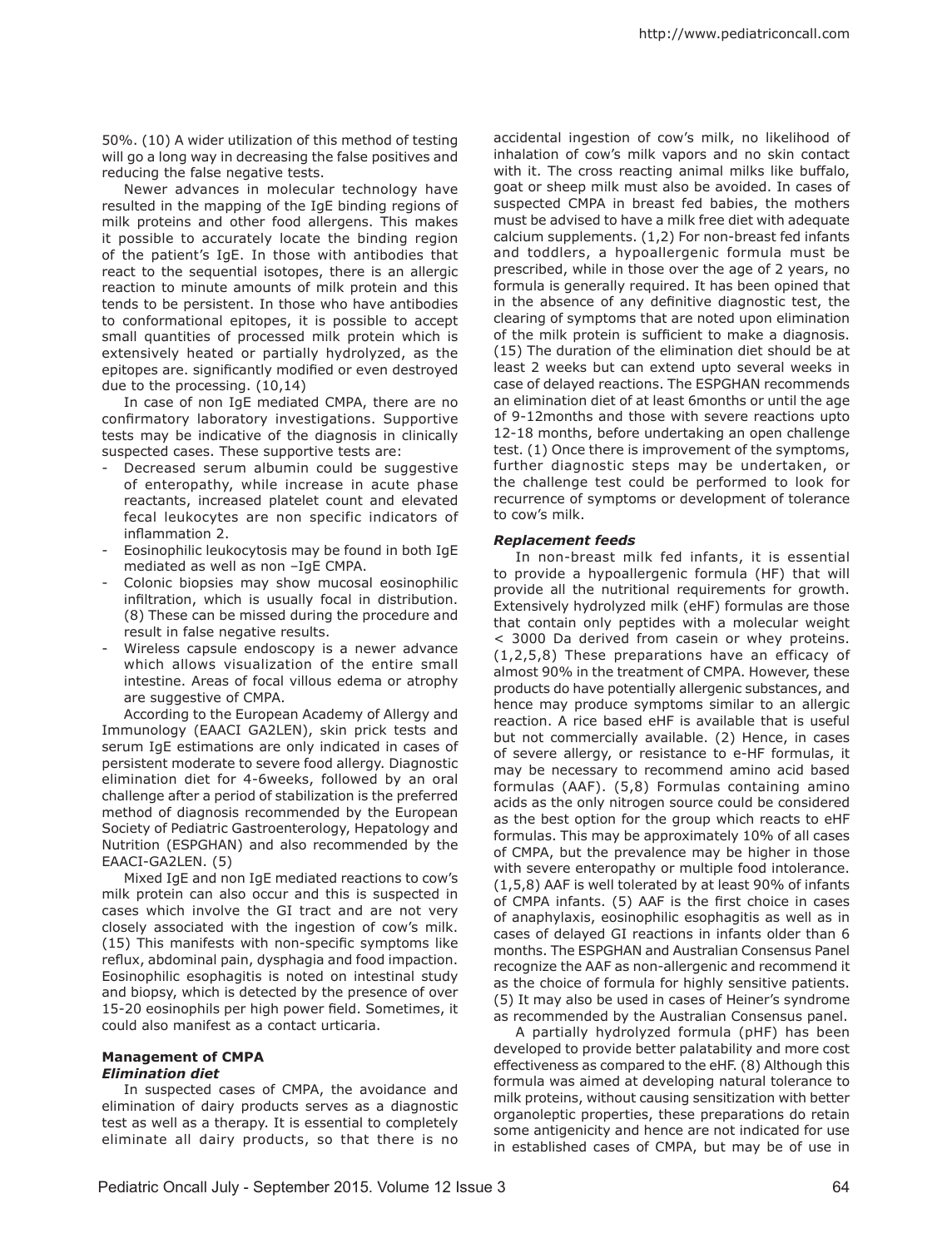preventing CMPA in infants at risk. (8)

Soy based formulas may be used in infants with IgE associated symptoms of CMPA, especially above the age of 6 months. (5) These formulas are cheaper and often better tolerated than eHF or AAF. However, the protein present in soy may stimulate the development of allergic symptoms. Concomitant CMPA and soy protein allergy in CMPA infants ranges from 0-60% according to various studies. (8) Also, the presence of a high concentration of phytate, aluminum and isoflavones in the soy can produce undesirable side effects. (5) A recent study including 170 infants with documented CMPA were randomized to receive either soy protein formula or cow's milk based eHF. The results showed that almost 10% reacted to the soy protein formula versus only 2.2% in the eHF group. (16) The usage of soy based formulas is recommended only in soy naïve IgE positive CMPA. (8) The ESPGHAN and AAP recommend the use of soy protein formulas only in infants over 6 months of age who do not tolerate e-HF or if the cost of these formulas are inhibitory factors. (1)

Other animal milk has been tried as alternates to using formulas in cases of CMPA. Goat's milk is less allergenic as it contains lower levels of alpha casein. However, cross reactivity between goat's milk and cow's milk exists, hence almost 95% of children with CMPA do react to goat's milk also. (5) Camel's milk is used in some geographical regions of the world, and may be useful as a substitute to cow's milk as it has lesser amounts of beta lactoglobulin that could induce allergy in those with CMPA. (17)

### *Other treatment modalities:*

- Immunomodulation using various products has been attempted as a method of inducing desensitization in cases of CMPA. Some studies have shown the value of using probiotics to skew the immune response in children over the age of 2 years, but definite evidence is lacking. (1,5)
- Polyunsaturated fatty acids (PUFA) especially gamma linoleic acid and n3-long chain PUFA have been investigated in children with eczema. These are precursors of prostaglandins, especially PGE1, which is lacking in children with allergy. The PGE1 is in competition with PGE2, the inflammatory mediator, which gives rise to alterations in T cell mediated immune responses. (5) PUFA's may be useful in some cases of CMPA.
- Complementary and alternative medicine: Herbal medications have been tried in cases of food allergy and asthma. Chinese herbal medications have been useful in treating vomiting and diarrhea. (5) These medications provide symptomatic relief, and there are as yet no studies to document their preventive effects in CMPA.
- Role of heating and pasteurization of cow's milk: The process of pasteurization is done mainly to sterilize the cow's milk. However, this also has some actions on the proteins that are present in the milk. Pasteurization induces the aggregation of the whey proteins like α-lactalbumin and β-lactoglobulin, but

has no effect on casein. (18) These aggregates are pushed towards the Peyer's patches and produce higher levels of IgE and Th2 cytokine responses which are associated with sensitization to them. Heating the milk is not associated with aggregation of the milk proteins. Some studies have shown that heating the milk at 100 degree C for 30 minutes was associated with no alteration of the α lactalbumin and β lactoglobulin. (19) Rytkonen et al opined that the allergenicity was maintained despite severe heat treatments. (20) Roth –Walter et al however felt that cooking and heating was associated with diminished antigenicity of α lactalbumin and β lactoglobulin and hence this was better tolerated by patients. (18)

### **Prognosis of CMPA**

Long term outcome: The natural course of CMPA usually involves the resolution of the allergy and development of tolerance to cow's milk later in life. The time course for this varies and may extend upto teenage years. A possible prognostic factor is the initial level of IgE at diagnosis especially in the first 2 years of life, which is indirectly proportional to the rate of resolution of symptoms. (15) A drop in IgE levels over time, in children could be indicative of the development of tolerance. Some recent studies have shown that by age 4, approximately 5% of children developed tolerance, while 21% were tolerant by age 8 years. The absence of other allergic conditions like allergic rhinitis and childhood asthma are associated with better outcomes. Those with less reactive skin prick tests and lesser specific IgE levels developed milk tolerance earlier. (2) Cow's milk protein must be slowly and gradually reintroduced in a trial manner, above the age of 1 year. As the natural history of CMPA shows that many of these children outgrow their allergy, periodic re-evaluation of tolerance through diagnostic challenges will help to prevent the continuance of elimination diets. (5)

## **Funding:** None

### **Conflict of Interest:** None

### **References :**

- 1. Koletzo S, Niggemann B, Arato A, Dias JA, Heuschkel R, Husby Set al. Diagnostic approach and management of cow's –milk protein allergy in infants and children: ESPGHAN GI Committee practical guidelines. J Pediatr Gastroenterol Nutr. 2012; 55(2):221-9
- 2. Brill H. Approach to milk protein allergy in infants. Can Fam Physician. 2008; 54:1258-64.
- 3. Aw M. Cow's milk protein allergy. Southeast Asian J Trop Med Pub Health. 2014;45(S1):65-8.
- 4. Vanderplas Y, Brueton M, Dupont C, Hill D, Isolauri E, Koletzko S et al. Guidelines for the diagnosis and management of cow's milk protein allergy in infants. Arch Dis Child 2007; 92:902-8
- 5. Fiocchi A, Brozek J, Schünemann H, Bahna SL, von Berg A, Beyer K et al. World allergy organization diagnosis and rationale for action against cow's milk allergy (DRACMA) guidelines. WAO J. 2010; 57-105